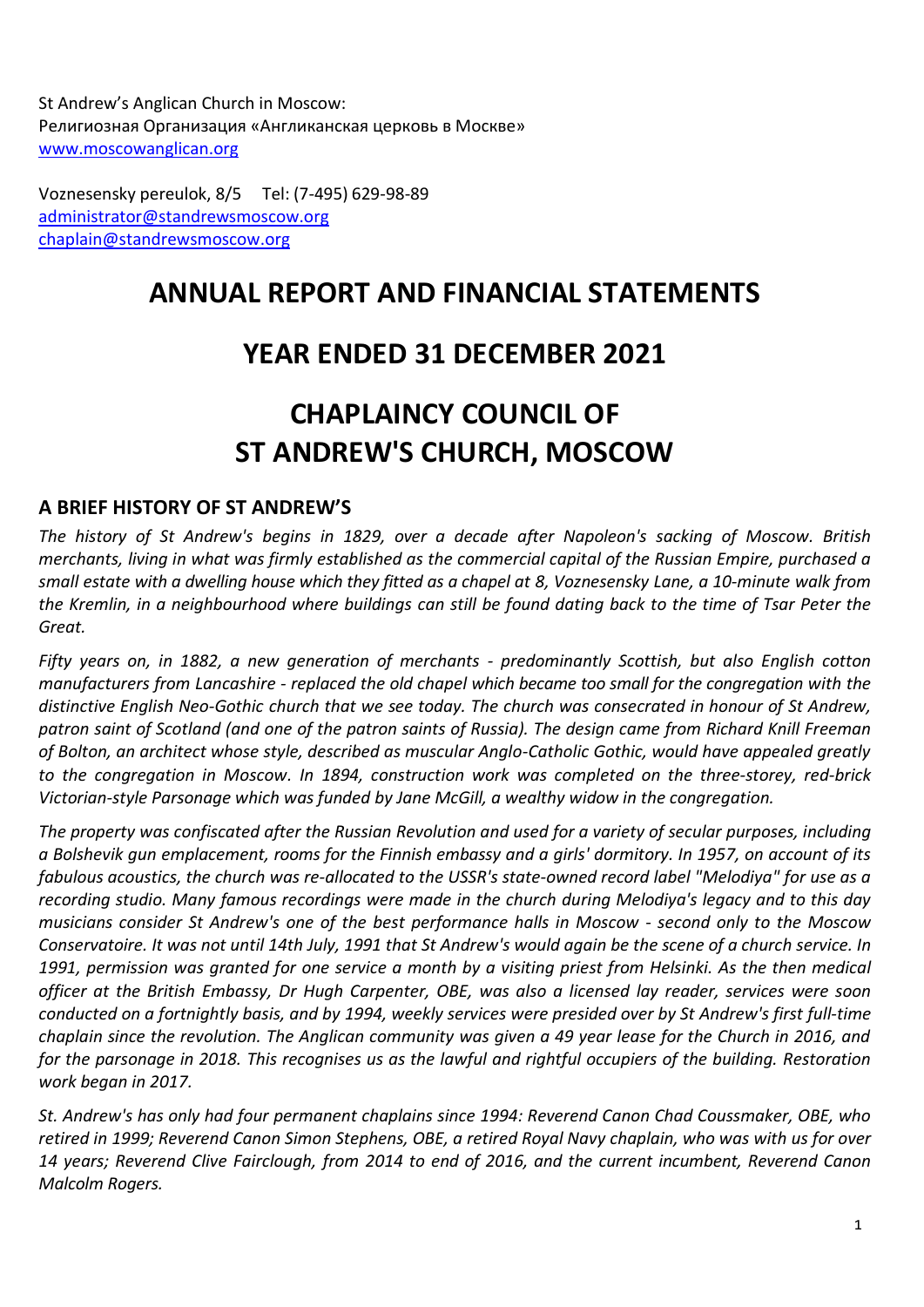# **THE TRUSTEES REPORT**

## **1. AIM AND PURPOSES**

St. Andrew's Chaplaincy Council has the responsibility of cooperating with the chaplain in promoting in the ecclesiastical parish, the whole mission of the Church, pastoral, evangelistic, social and ecumenical. The Church Council is also specifically responsible for the maintenance of the Church Centre complex of St. Andrew's, at 8/5 Voznesensky pereulok, Moscow and the adjacent parsonage building.

## **2. OBJECTIVES AND ACTIVITIES**

St. Andrew's is in the Eastern Archdeaconry, under the canonical jurisdiction of the Bishop of Gibraltar in Europe, Bishop of the Diocese in Europe.

We strive to be a Christ-centred, worshipping, teaching, serving and witnessing community. We seek to offer a place that all (irrespective of faith) who are away from home can consider to be a home, and to be a bridge between East and West, a place where Westerners and Russians can meet and serve together. In 2002, we became a partner church of the Community of the Cross of Nails, which originated in Coventry Cathedral.

St. Andrew's seeks primarily to serve the expatriate English speaking community in Moscow, and all our services and events are in English. Inevitably, we have a transient congregation, and our community is mainly comprised of teachers, students and people who are here on business. We have a few from the diplomatic communities. Sanctions and COVID have hit our community hard and currently there are fewer UK and US expats in Moscow than there have been since St Andrew's was re-established. However, we have several expats who have made Russia their home, English speaking people from about 27 different countries and an increasing number of Russians who have chosen to make St Andrew's their spiritual home.

## **3. ACHIEVEMENTS AND PERFORMANCE**

#### **2021 IN SUMMARY.**

2021 was a year for rebuilding after the difficulties in 2020, and we have much to thank God for.

Our congregations began to rebuild, and we are now almost at the level that we were before COVID (averaging about 100 at our 11am service). We have also been able to resume our Sunday school and monthly skits. Indeed, the church is now often over-full on a Sunday because of restricted seating and we plan to begin an additional service on Sunday afternoons at 3pm in 2022. Meanwhile we have seen some small growth at our Wednesday service, and for the last few months the chaplain has been doing a series on the icons that appear on the Festival Row in the Orthodox iconostasis. Several members of the congregation, including Glen Ruffle, Michael Gibson and Giles Walker have visited the St Petersburg Anglican community to take services. The chaplain visited the community five times in 2021, including conducting a carol service.

We have been hosting the Lavochka, a second hand clothes store - offering both clothes for people who have nothing and also selling clothes and raising money for charities. The store has been run by Sasha, the daughter of Vladimir, our head guard, and Saida. Sasha has adopted a little girl, and needs more time with her, and so is now stepping down. We are grateful for all that she has done in starting this up but will need to take on more responsibility for the project ourselves.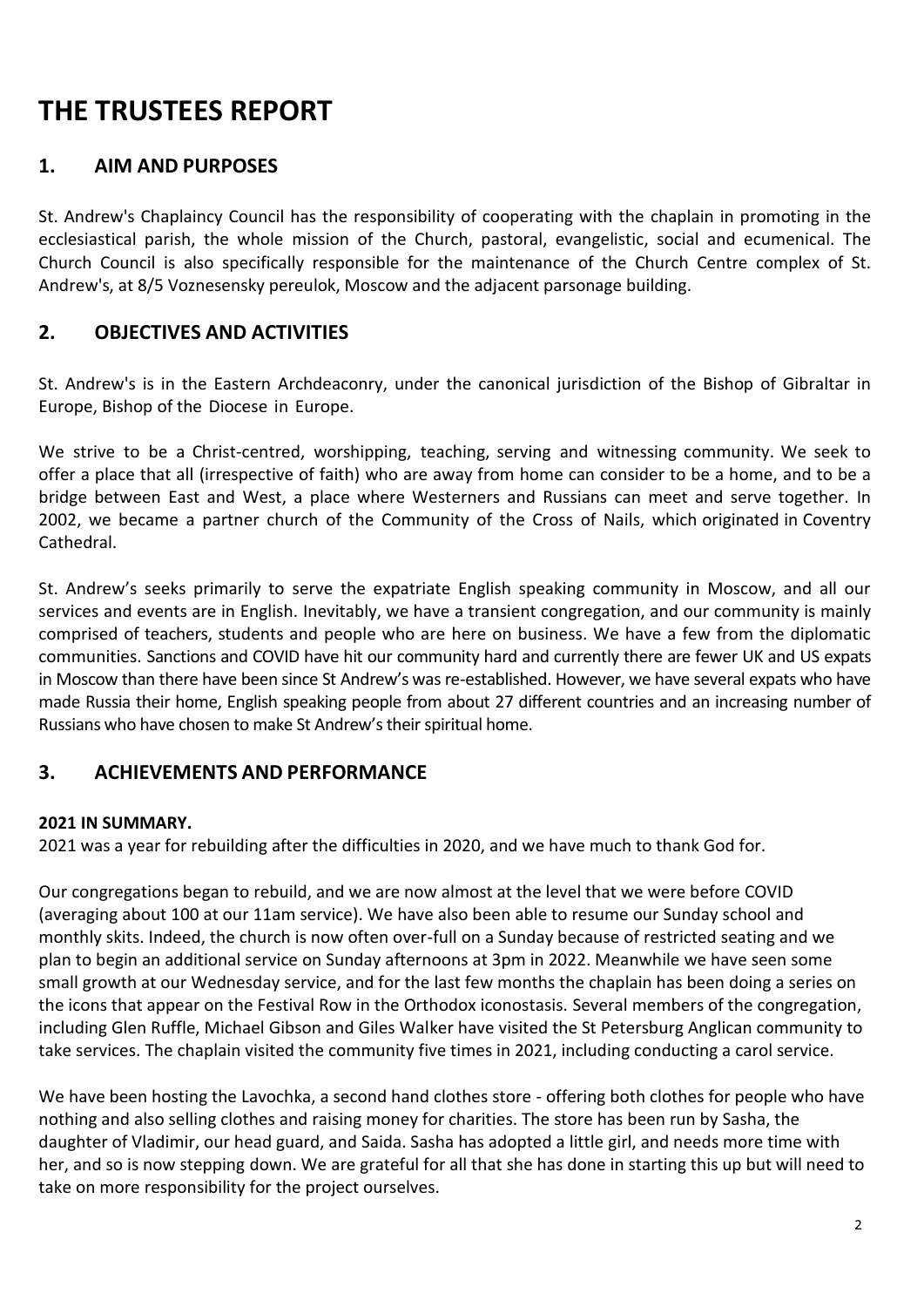It was fantastic to be able to run the summer fayre, Christmas bazaar and pub quizzes again. We had more people than in any previous bazaar. Other highlights were our St Andrew's day choral evensong (a huge thank you to Nicolette, Dmitry and singers not only for that, but for all their work during the year), the fact that we were able to livestream the funeral for Prince Philip, a gardener and a gardening team who have made a significant difference, the Pentecost BBQ, History day and the work done by Crescendo, a Christian organisation set up to minister to professional classical musicians. It has been good to work with Emma Marie Kabanova on a couple of projects, Kiss on Wood, during Lent, and a project on the Psalms in the early autumn.

There has also been deep sadness. Hong, Ming's husband, died of COVID in June, and we continue to pray for her and for her daughter Wenyu. She still has not been able to get to the UK to see her daughter [update: she was able to travel in February 2022]. Luke Conner also died. Luke was the president of the British Business Club and had been a huge supporter of St Andrew's, and particularly the restoration. It was good to be able to host a fundraiser for Sasha Conner and the family. We also had the funeral service of Anthony Louis, who had been associated with St Andrew's for many years.

We've continued to be a place where people can explore licensed ministry. Olga Fabrikantova Burke, who found her vocation here when Father Simon was here, was ordained priest in 2021 and now serves at Trinity College, Cambridge. Josh Cleaver, who was here from 2019-2020, continues to study for ordination. Pray for him as he looks for a parish. Mary Kilikidi, who set up and ran our youth group, was accepted onto the Ministry Experience Scheme, and is currently serving in a parish in Salcombe in the UK, to see whether she is called to ordination. Dan Culbertson has started training for ordained ministry, and of course we have been joined by Glen Ruffle. It is wonderful to have Glen back, but now as curate of St Andrew's.

Our restoration fundraising stalled in 2020, and we have been particularly blessed by the support of Leonid Sevastianov, who has arranged a couple of fundraising concerts with his wife, Svetlana Kasyan, the opera singer, for St Andrew's restoration. One was at the residency of the British ambassador and one at St Andrew's in partnership with leopard-fund.ru, who preserve the far Eastern snow leopard. In total this year we have raised, with concerts and other events, including Helen Watson's tower tours, about 4m roubles (\$50k) towards the work of the restoration. We still have a long way to go, but in the current climate that is remarkable. We will be eligible to be part of the city restoration project for 2022, which means that we can do work on the roof. As always, a huge thank you to Pat Szymczak, head of restoration, and to Dmitry Denisov, our lawyer, for the work that they have done on the restoration.

Administratively, changes in visa requirements and regulations have caused difficulties for us this year, and two of our families had to leave because of the increasing political tensions between East and West. As far as the staff and building are concerned, several of our guards have struggled with sickness, but have done a great job covering each other. We have said goodbye to Grigory Sidoretz who has been our premises manager for many years and have welcomed Dmitry Kochurov. We have managed to repair the windows in the basement of the parsonage, and Louise Nanchen has done significant work improving the space that the playgroup uses.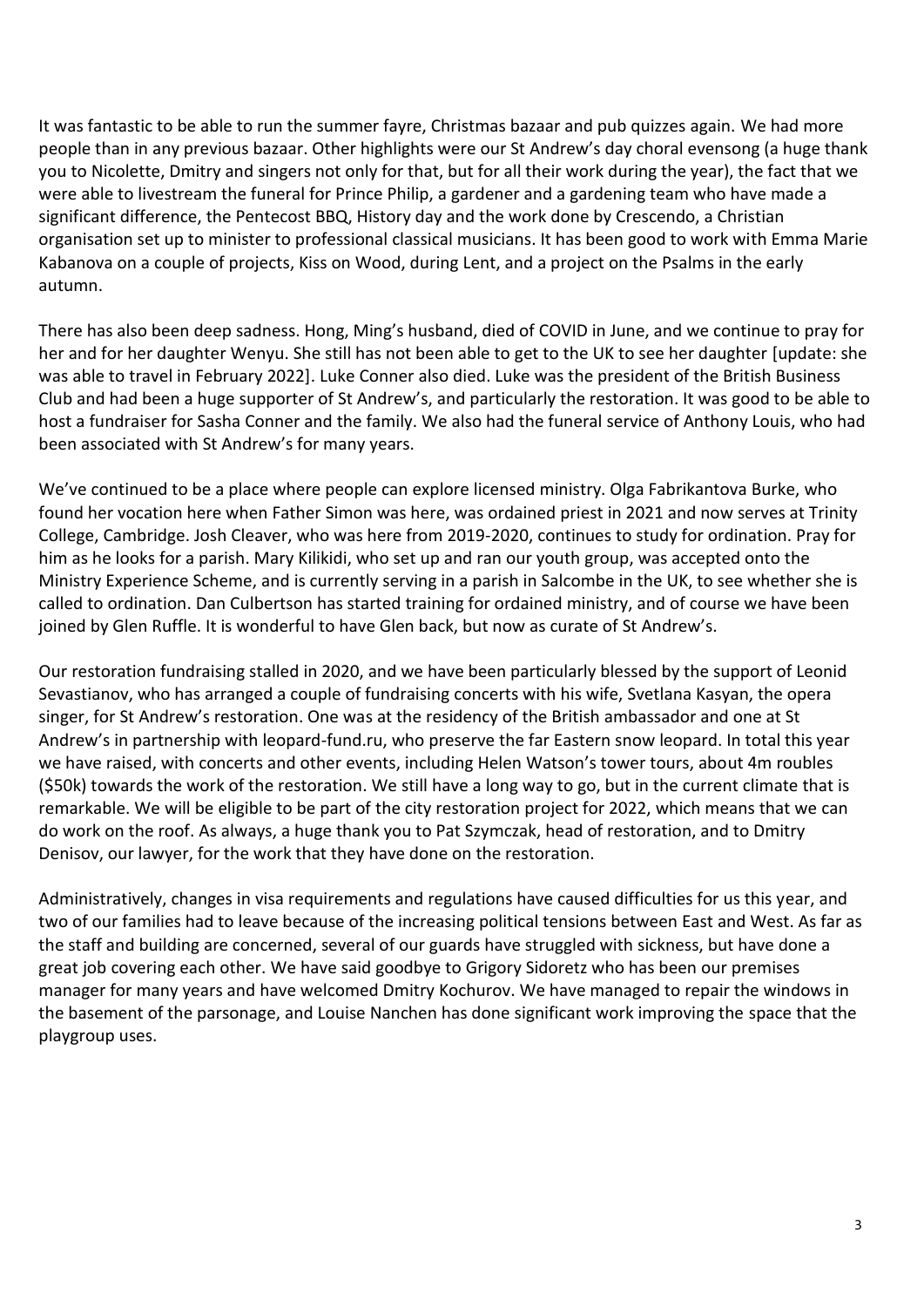## **i. MISSION AND MINISTRY**

## **a. WORSHIP AND PRAYER**

#### *Services*

We held regular Sunday worship services at 9 am and 11.00 am

The following figures are based on physical attendance throughout the year

The 9am Holy Communion service uses the Book of Common Prayer and attracts on average 9 (2020-10) people. Our principal worship service is Holy Communion (using Common Worship order one) held at 11.00 am. It attracted on average 78 (2020-57) adults and 9 (2020-7) children under the age of 16.

A service of Holy Communion is also held each Wednesday at 19.00, with an average attendance of 12 (2020- 12).

Our Electoral Roll in September 2020 stood at 55 (2020-55) and represents worshippers from 8 different countries.

Major services include the annual Remembrance Day service, when members of the wider diplomatic corps gather to remember fallen comrades and to lay wreaths. Attendance at all services continued to be restricted to 100, and we were full for our Remembrance Day service, carol service and midnight communion. We held an ANZAC day service at the bequest of members of the Australian and New Zealand communities.

We continued to live stream daily morning prayer and our 11am Sunday

#### *Baptisms, Confirmations, Marriages & Funerals*

St Andrew's had 5 (2020-5) baptisms in 2021, we conducted 4 wedding blessings (2020-0) and 3 funeral services (2020-0)

There were 25 (2020-11) other wedding blessings conducted in St Andrew's by ministers from other churches.

#### *Church Music*

We are immensely grateful to Dima Maximenko, our organist/pianist and to Nicolette Kirk, our Director of Music, for leading our music in worship. She has been assisted by Helen Watson, Steffan Jebamani and Alison Rogers

#### *Children, Young People and Sunday School*

Our Sunday School began again in September, after COVID, and we are grateful to Rachel Culbertson, Alison Rogers and Sarah Stobbart for their help

We resumed a staffed creche.

Michael Gibson once again began to produce amazing skits at our all-age services, when the COVID situation has permitted

#### *Working with Other Moscow Churches*

We were able to celebrate St Andrew's Day with a choral evensong at which we had representatives from many local churches, including our Orthodox neighbours.

It was with great sadness that at the end of 2021, we said goodbye to Moscow Protestant Chaplaincy, who are moving to worship at the Lutheran Cathedral.

The chaplain serves as the Archbishop of Canterbury's Representative to the Patriarch of Moscow and All Russia, and has continued to meet with representatives of the Patriarchate.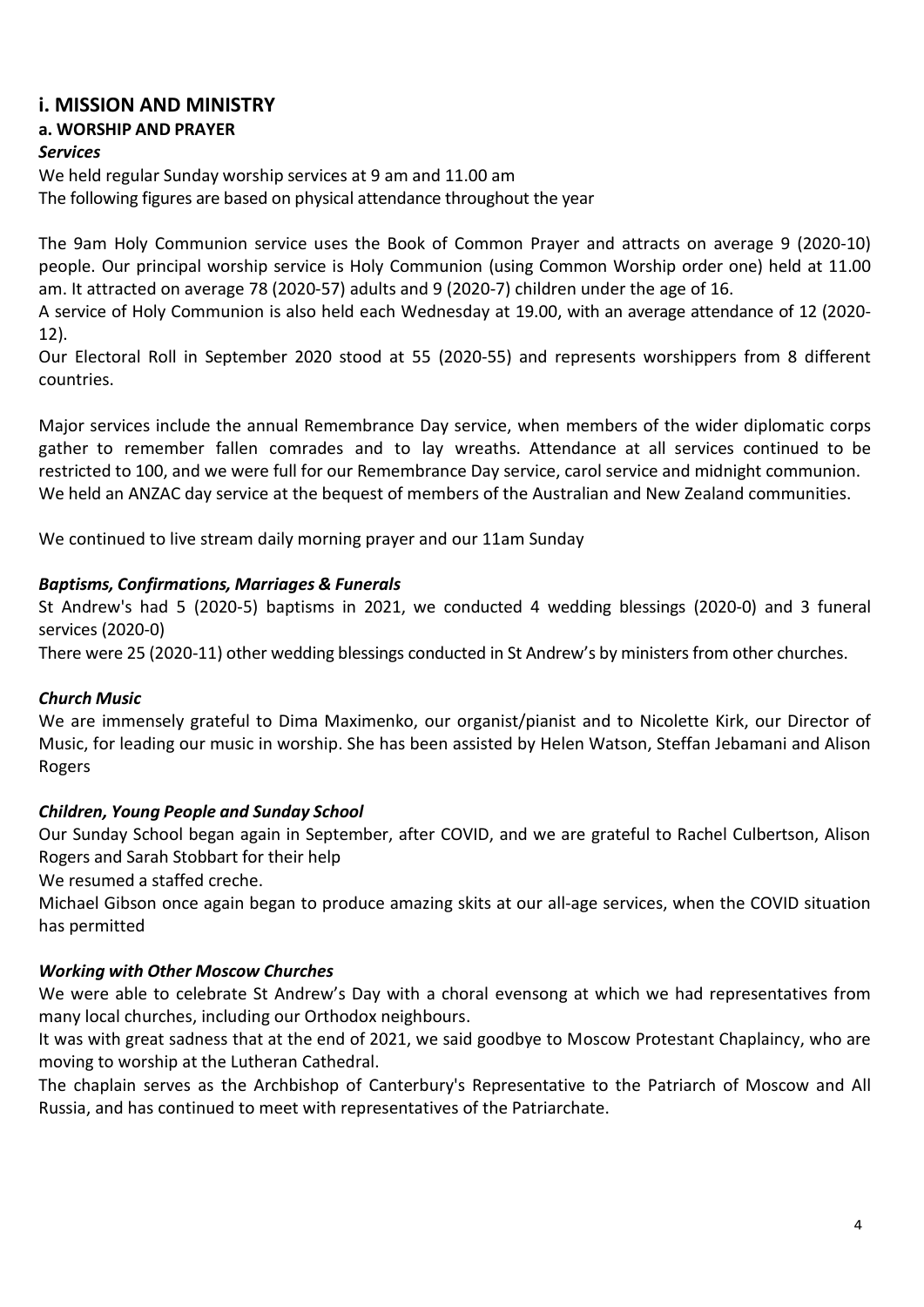## **b. TEACHING**

In 2021 we continued to use the lectionary as the basis of our teaching through the year on Sundays, with a focus on the Gospel readings

We continue to have a contemplative bible study after our Wednesday communion service

We continue our zoom bible study on Tuesday evenings, which has a regular attendance of between 8 and 12.

#### **c. SERVING**

We resumed pub quizzes in aid of Mary's meals.

We gave food and financial gifts to the Salvation Army for their work with those who are homeless. We established our lavochka and we made a donation of \$535 to the Bishop's Advent Appeal for Anglican communities worldwide who had been worst hit by COVID.

In 2020 St Andrew's building was also home to several other organisations, not already mentioned.

*Moscow International Choir* is a respected amateur group of singers, from all over the world, who rehearse and perform significant pieces of music at St Andrew's.

*Twelve step groups.* Both English and Russian language AA groups have met regularly at St Andrew's, along with a NA group. There are 13 different Twelve step groups that meet regularly at St Andrew's.

*St Andrew's playgroup.* This began to operate in September 2017 and offers a playgroup to parents who wish their children to speak English.

*Concerts.* Heavenly Bridge Cultural Fund and Belcanto arrange regular concerts a week in St. Andrew's (principally of organ music, but also involving other instrumentalists and vocalists).

Total attendance continued to be restricted to 50% of total capacity.

#### **d. WITNESSING**

St Andrew's is, like every Christian church, committed to proclaiming the gospel, seeking for people to come to Christ and grow in their faith. We are guests of the Russian Orthodox Church in Russia and are not a proselytising church in the sense that we do not seek to establish Russian Anglican churches, but we do seek to witness to Christ to expatriates who live here or are visiting.

In 2021 we had 5 baptisms.

## **ii. ST ANDREW'S BUILDING**

In 2021 we completed the external design project (architects drawings) for the parsonage. We have also resubmitted plans to the Moscow City Restoration Programme to do work on the roof in 2022.

We are grateful for the dedicated and extremely time demanding work of Pat Szymczak, the chair of our restoration project, and also for the work of Dmitry Denisov, our lawyer

## **4. FUTURE PLANS**

In 2022 we plan to complete works in the chapel, dedicated to the saints and martyrs of the British Isles in the first millenium. In 2021 we commissioned an altar and credence table, designed by Pat Szymczak, and also an icon of the saints of the British Isles, paid for by donations from Natasha Davies and Pat Colley in memory of their Engels and Colley ancestors. We plan to start and develop a third service on Sunday afternoon, actively start opening a centre for reconciliation, host a visit by the former Archbishop Rowan Williams, run a confirmation course, and continue fund raising for the roof.

Much has however changed.

In view of events that took place in February 2022, St Andrew's is probably facing its most significant challenge since 1917. Our key aim for this year is to survive, to support one another, to be a presence of a foreign/Russian community who are centred on Jesus Christ, to pray for peace, to continue to preach the good news and to love our neighbour as best we can. We will seek to maintain the building, and are hoping to continue to develop our Lavochka, which we expect will become more important.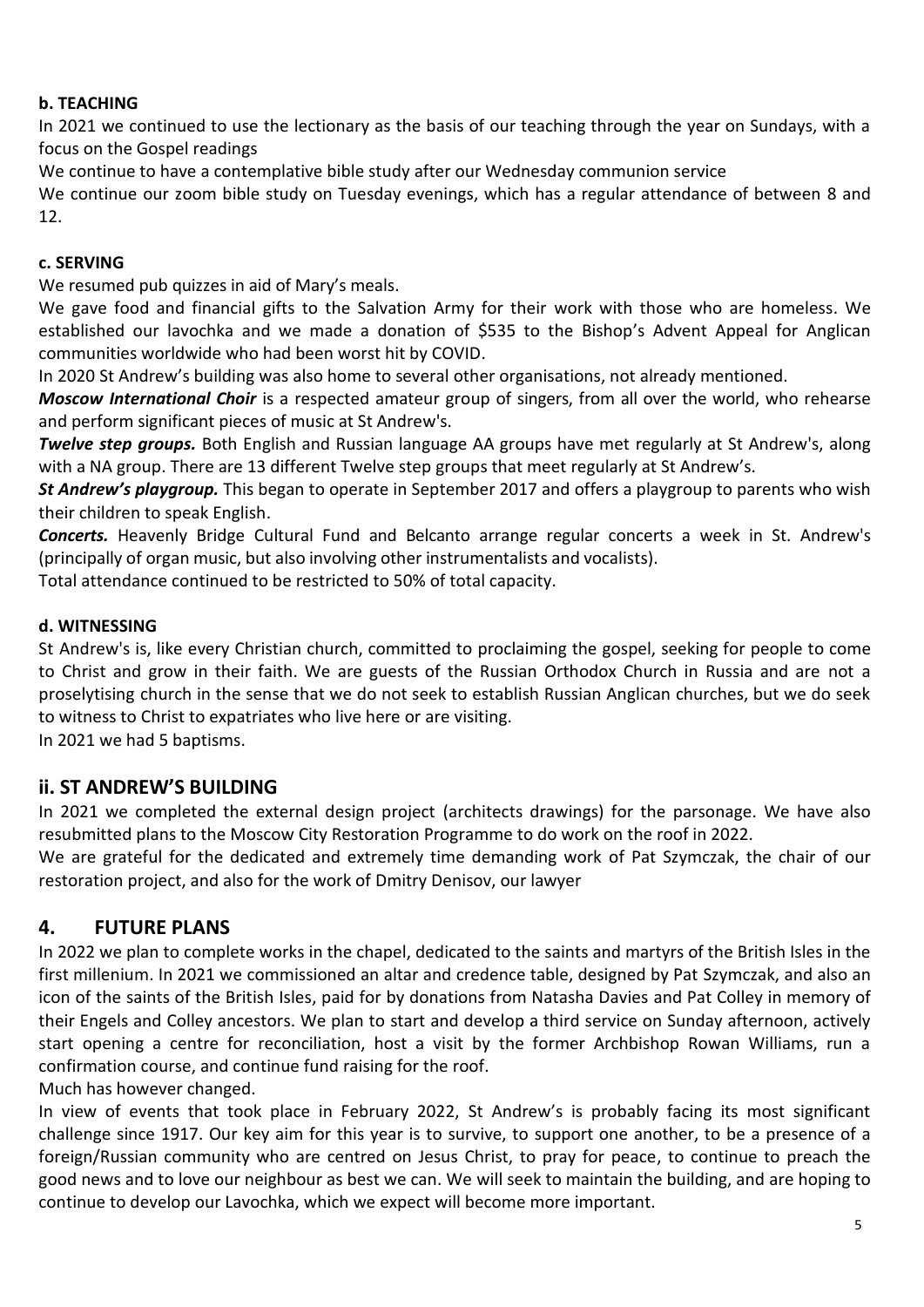## **5. FINANCIAL REVIEW**

#### **Sources of income and reserves**

Our income comes from the collections at church services as well as from lump sum donations, in addition to the fundraising events outlined elsewhere in this report. Also, all those using the church for other purposes make donations, large or small (depending on their ability and generosity), towards the fixed operating costs. Anything we have left is used for whichever repair to the buildings is most urgent at the time. We have sought to keep the balance in the general fund broadly at the same level at the end of each year, to represent at least three months of expenses (approximately \$60,000). Income for 2021 returned to pre-pandemic levels, and the surplus for 2021 resulted in an increase in this buffer to about \$88,000.

Funds received for restoration purposes and expenses therefrom are recorded separately.

## **Financial Outlook**

It is extremely difficult to predict the result for 2022, taking into account the effects of the Russian military operations in Ukraine and the volatility of exchange rates seen since that time. Having said that, local sources of income have not decreased significantly up to the date of this annual report. We would expect an overall decrease in congregational giving, following the departure of about 60 foreign members of the congregation, but this should be matched by an increase in donations for concerts. Our day-to-day expenditure is more or less predictable, being subject only to the vagaries of movements in foreign exchange rates and inflationary pressures, although we will see a reduction in the costs of a curate in the later part of the year, as we are unable to continue to offer Moscow as a suitable training post. However, the amounts required for the badly needed restoration are huge and cannot only be found from existing sources of income or members of the congregation. While the subsidy programme of the Moscow City government will pay for most of the above ground structural work, the Chaplain and the CC and other volunteers will need to devote a considerable amount of energy and prayer to this purpose, when circumstances make this possible

#### **General fund**

Total income increased in US\$ by about \$50,000 compared to 2020, which reflects the recovery of activities to pre-pandemic levels. Expenses increased by about \$40,000, mainly due to higher building occupancy costs and increased salaries for the chaplain, the new curate, and inflation increases for local employees. A net exchange loss of about \$5,000 is also reflected in the general fund, where most of the cash at any time is in Russian roubles.

At a high level, about 29% of total income came from the congregation and other supporters as either collections in services or lump sum donations (2020 - 49%); 29% from other users of the building (2020 - 25%); 25% from concerts (2020 – 15%); 8% from film and photo shoots and fund-raising events including the summer fete and Christmas Bazaar (2020 - 1%), and the remaining 9% was grants from the Russia Company (2019 - 10%).

Our biggest single expense is salary costs of \$140,000, compared to \$121,000 in 2020. Diocesan common fund contributions are almost identical to 2020 in GBP; they are based on averages of income and electoral roll over the most recent 3 completed years, so the figures for 2017 only fall out of the calculation for the calendar year 2021. For 2022, the expense will be GBP 8,353 (the same as for 2021), currently equivalent to \$ 10,200.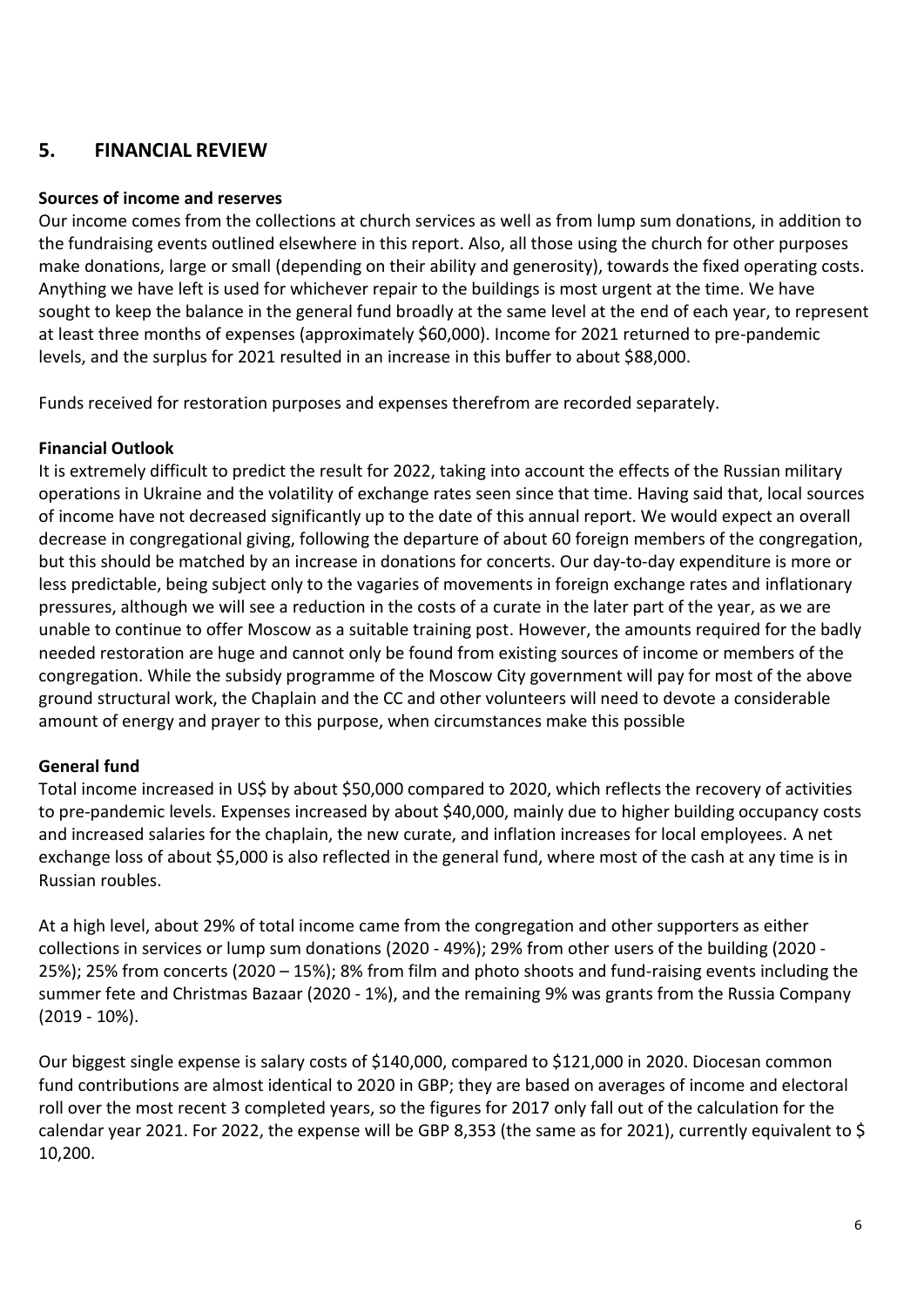The buildings for which we are responsible include the Church and the parsonage, as well as a few small outbuildings. Due to their age and harsh weather conditions, there are always repairs to be considered. The most unpredictable cost with an old building is, of course, urgent maintenance as well as planned work.

Careful stewardship has ensured that we have sufficient reserves to meet the current crisis, but your new church council will need to continue to be responsible in both controlling costs and raising additional funds.

#### **Restoration fund**

After obtaining legal title under the use agreement in late 2016, we have been able to focus on raising funds for actual restoration of the buildings. The brickwork on the west wall was restored using funds from the Moscow City government's subsidy programme for restoration of historic buildings in mid-2018, but since this work was not carried out using our resources, it is not reflected in our figures (and future work carried out using funds granted from this subsidy programme will be treated similarly). In 2021, donations received were mainly from two special charity concerts, one in St Andrew's and one in the residency of the British Ambassador, courtesy of our ambassador, Deborah Bronnert.

The restoration fund had a deficit for the year of approximately \$2,000 before exchange losses, and the restoration fund had a surplus of about \$16,000 at the end of 2021. Expenditure in 2021 was limited to architects' drawings which should enable us to apply for further subsidies for replacing the church roof and work on the facade. The CC will review the next steps for restoration when it becomes clear whether the 2022 subsidy programme has been cancelled

## **6. STRUCTURE, GOVERNANCE AND MANAGEMENT**

The Church Council (CC) is a corporate body operating under the Parochial Church Council Powers Measure and other relevant regulations of the Church of England, as supplemented or as applicable in the Diocese in Europe. The method of appointment of CC members is set out in the Church Representation Rules. At St Andrew's the membership of the CC consists of the incumbent, churchwardens, synod representatives and members elected by those members of the congregation who, as regular attendees of our services, are on the electoral roll of the church. All those on the Electoral Roll are encouraged to stand for election to the CC. The CC members are responsible for making decisions on all matters of general concern and importance to the chaplaincy including deciding how the funds of the Church are to be spent.

The full CC met six times during 2021 (one of which was fully on zoom) with an average level of attendance of 90%.

## **Administrative information and volunteers**

Church Council members who served from April 2021 until the date this report was approved are:

#### **Ex Officio members:**

Reverend Canon Malcolm Rogers(incumbent and chair)

Reverend Glen Ruffle (arrived September 2021)

## **Elected members:**

Dan Culbertson (warden), Daniel Wamriew (warden),

Louise Nanchen and Giles Walker (representatives on Archdeaconry Synod)

Donald Levens (treasurer), Sara Harris (secretary and electoral roll officer), Patricia Szymczak, Michael Gibson, Helen Watson, Sarah Parry, Mary Kilikidi (left September 2021, to go to UK to serve as an intern on the Ministry Experience Team), Suresh Rose